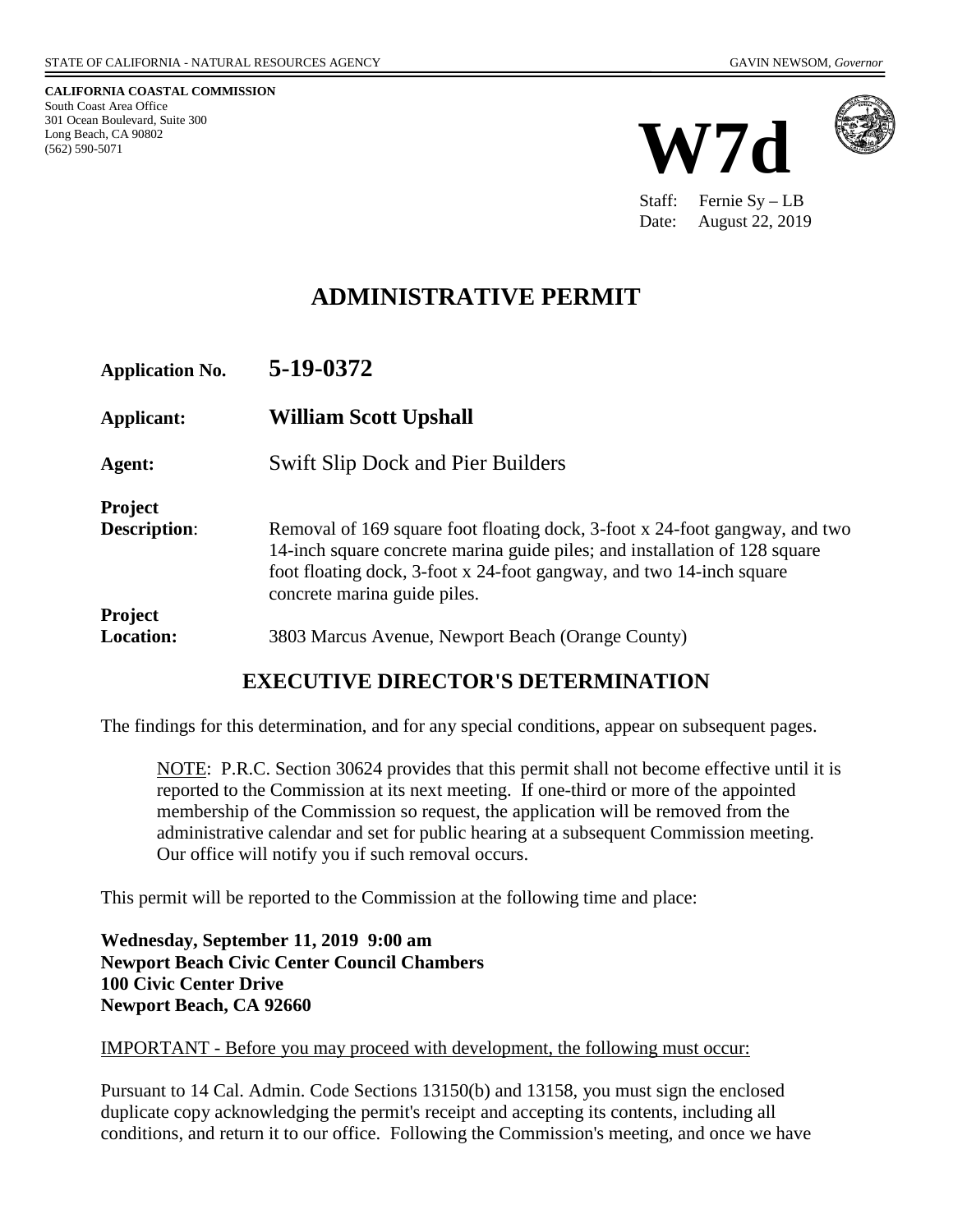5-19-0372 (Upshall) Administrative Permit

received the signed acknowledgement and evidence of compliance with all special conditions, we will send you a Notice of Administrative Permit Effectiveness.

### **BEFORE YOU CAN OBTAIN ANY LOCAL PERMITS AND PROCEED WITH DEVELOPMENT, YOU MUST HAVE RECEIVED BOTH YOUR ADMINISTRATIVE PERMIT AND THE NOTICE OF PERMIT EFFECTIVENESS FROM THIS OFFICE.**

JOHN AINSWORTH Executive Director

By: Fernie Sy Title: Coastal Program Analyst

# **STANDARD CONDITIONS**

This permit is granted subject to the following standard conditions:

- 1. **Notice of Receipt and Acknowledgment.** The permit is not valid and development shall not commence until a copy of the permit, signed by the permittee or authorized agent, acknowledging receipt of the permit and acceptance of the terms and conditions, is returned to the Commission office.
- 2. **Expiration.** If development has not commenced, the permit will expire two years from the date the Commission voted on the application. Development shall be pursued in a diligent manner and completed in a reasonable period of time. Application for extension of the permit must be made prior to the expiration date.
- 3. **Interpretation.** Any questions of intent or interpretation of any term or condition will be resolved by the Executive Director or the Commission.
- 4. **Assignment.** The permit may be assigned to any qualified person, provided assignee files with the Commission an affidavit accepting all terms and conditions of the permit.
- 5. **Terms and Conditions Run with the Land.** These terms and conditions shall be perpetual, and it is the intention of the Commission and the permittee to bind all future owners and possessors of the subject property to the terms and conditions.

#### **SPECIAL CONDITIONS: SEE PAGES SIX THROUGH NINE.**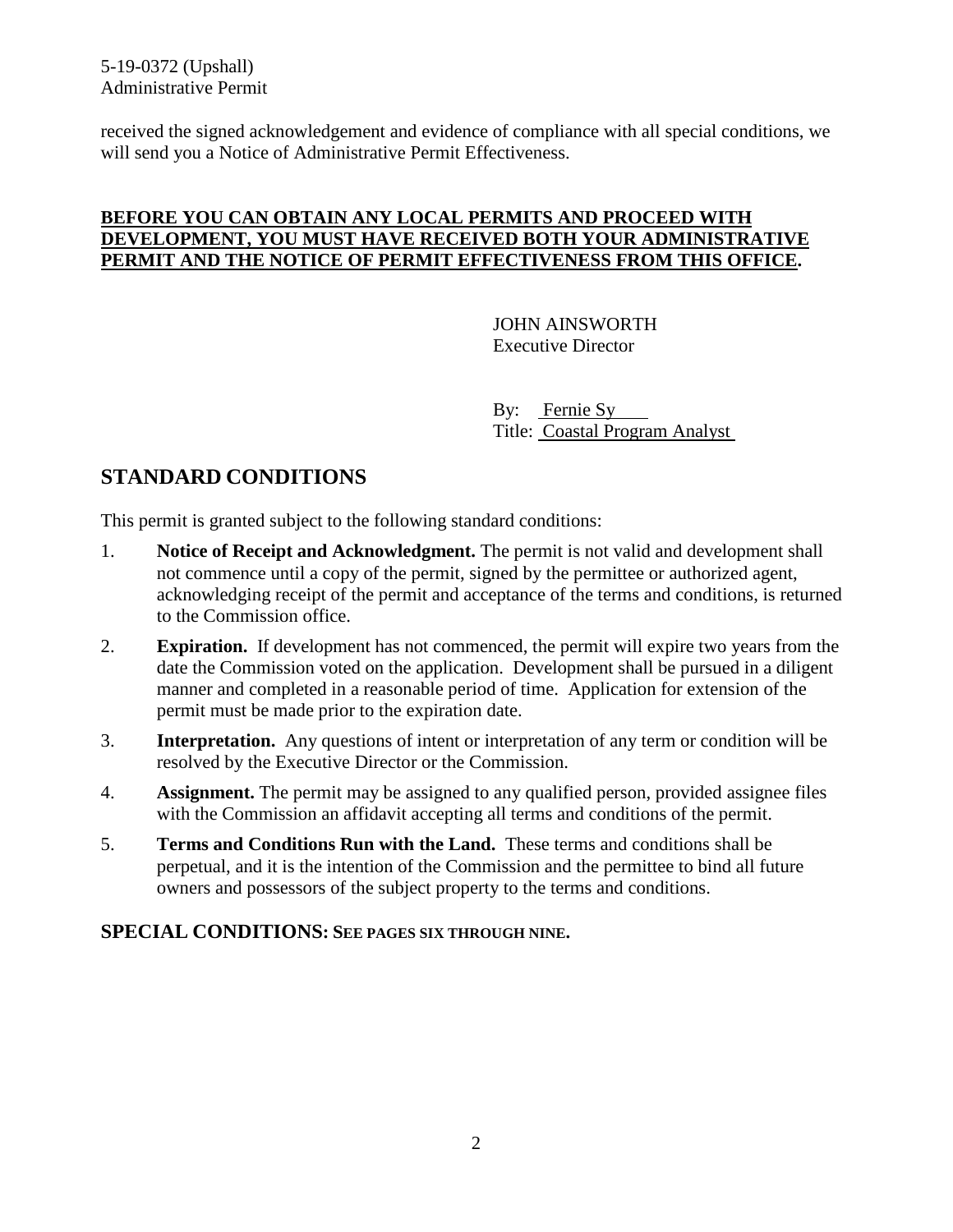### **EXECUTIVE DIRECTOR'S DETERMINATION (continued):**

The Executive Director hereby determines that the proposed development is a category of development, which, pursuant to PRC Section 30624, qualifies for approval by the Executive Director through the issuance of an Administrative Permit. Subject to Standard and Special Conditions as attached, said development is in conformity with the provisions of Chapter 3 of the Coastal Act of 1976 and will not have any significant impacts on the environment within the meaning of the California Environmental Quality Act. If located between the nearest public road and the sea, this development is in conformity with the public access and public recreation policies of Chapter 3.

## **FINDINGS FOR EXECUTIVE DIRECTOR'S DETERMINATION**

### **A. PROJECT DESCRIPTION**

The proposed project is removal of an existing 169 square foot floating dock, 3-foot x 24-foot gangway (241 square feet of total water coverage), and two 14-inch square concrete marina guide piles; and installation of a 128 square foot floating dock, 3-foot x 24-foot gangway (200 square feet of total water coverage), and two 14-inch square concrete marina guide piles (**[Exhibit No. 2](https://documents.coastal.ca.gov/reports/2019/9/W7d/W7d-9-2019-report.pdf)**). The new dock system will be comprised of wood and composite material, foam, and concrete. Water coverage from the proposed dock float will be decreased from 241 square feet to 200 square feet (a decrease of 41 square feet). The proposed floating dock meets the City of Newport Beach Harbor Permit Policy in that it does not extend into the canal beyond 30 feet from the canal lines (Bulkhead Line). The proposed dock float is generally consistent with the size of docks in the adjacent area, is consistent with past Commission issued permits, and there are no expected impacts to eelgrass.

The subject site is developed with a single-family residence and private residential dock located at 3803 Marcus Avenue in the City of Newport Beach, Orange County (**[Exhibit No. 1](https://documents.coastal.ca.gov/reports/2019/9/W7d/W7d-9-2019-report.pdf)**). The dock will be used for boating related purposes to serve a single-family residential development. Singlefamily residences and associated private boat dock systems characterize the subject site and the surrounding area.

The proposed dock is being constructed on a public waterway managed by the City. There is no direct public pedestrian access to public tidelands through the private residential lot at the subject site. However, public access is available to the adjacent north of the project site at Newport Island Park. Therefore, the proposed project does not result in adverse impacts to public access. In order to preserve and maintain access to the public tidelands, **Special Condition No. 4** is imposed stating that the approval of a coastal development permit for the project does not waive any public rights or interest that exist or may exist on the property.

The site has been surveyed by the City of Newport Beach Harbor Resources Division for eelgrass and no eelgrass was discovered within the project area. The eelgrass survey took place on March 22, 2019 and eelgrass surveys completed during the active growth phase of eelgrass (typically March through October) are valid for 60-days with the exception of surveys completed in August-October. A survey completed in August - October shall be valid until the resumption of active growth (i.e., March 1). The project is agendized for the September 2019 Coastal Commission meeting so the eelgrass survey no longer continues to be valid. Therefore, a subsequent eelgrass survey will be required prior to beginning any construction. A pre-construction *Caulerpa taxifolia* survey was completed on March 22, 2019 as required by the City of Newport Beach Harbor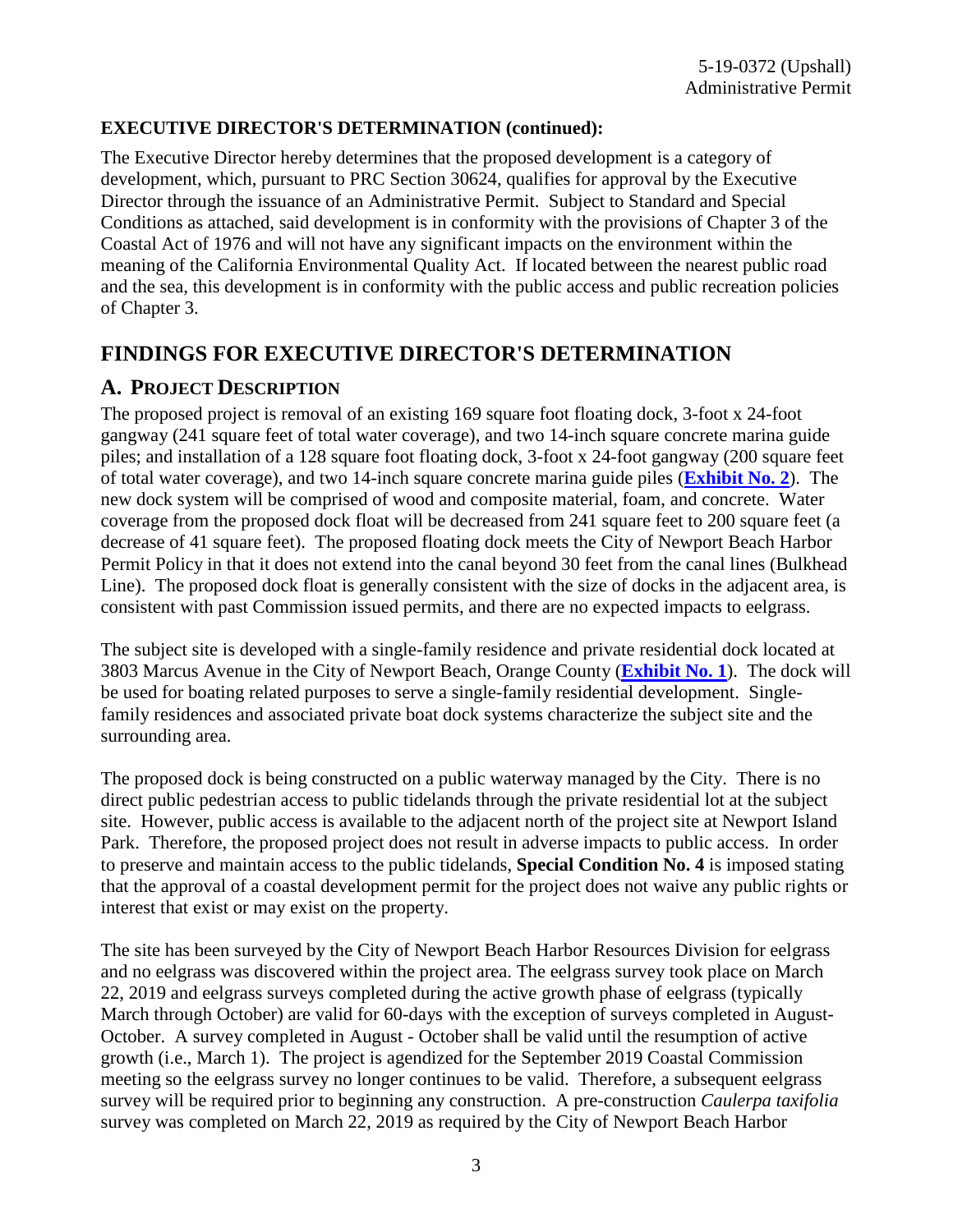### 5-19-0372 (Upshall) Administrative Permit

Resources Division and no *Caulerpa taxifolia* was discovered in the project area. *Caulerpa taxifolia* surveys are valid for 90 days. The project is agendized for the September 2019 Coastal Commission meeting and by this time the *Caulerpa taxifolia* survey would not continue to be valid since 90 days have passed since the survey was completed. Thus, an up-to-date *Caulerpa taxifolia* survey must be conducted prior to commencement of the project. Therefore, the Commission imposes **Special Conditions No. 2 and No. 3**, which identify the procedures necessary to be completed prior to beginning any construction. Also, if any *Caulerpa taxifolia* is found on the project site, **Special Condition No. 3** identifies the procedures necessary to be completed prior to beginning any construction.

The storage or placement of construction material, debris, or waste in a location where it could be discharged into coastal waters would result in an adverse effect on the marine environment. The proposed project includes measures to help ensure protection of coastal waters and marine resources during construction. Measures proposed include: floating debris shall be removed from the water and disposed of properly, all construction activities shall occur within the designated project footprint, and silt curtains shall be used during pile replacement. The Regional Water Quality Control Board (RWQCB) has determined that the proposed project will not adversely impact water quality if standard construction methods and materials are used. The applicant has applied for a permit from the U.S. Army Corps of Engineers and the permit is pending coastal development permit approval. **Special Condition No. 5** requires the permittee to comply with all requirements, requests and mitigation measures from the California Department of Fish and Wildlife, the Regional Water Quality Control Board, the U.S. Army Corps of Engineers, and the U.S. Fish and Wildlife Service with respect to preservation and protection of water quality and marine environment. To ensure that all impacts (pre- and post- construction) to water quality are minimized, however, and to reduce the potential for construction related impacts on water quality, the Commission imposes **Special Condition No. 1**, which requires, but is not limited to, appropriate storage and handling of construction equipment and materials to minimize the potential of pollutants to enter coastal waters; and the continued use and maintenance of post construction BMPs.

The proposed development is located seaward of the mean high tide and is within the Commission's original permit jurisdiction. The standard of review for development within the Commission's original permit jurisdiction is Chapter 3 of the Coastal Act. The City's certified LCP is advisory in nature and may provide guidance for development.

## **B. MARINE RESOURCES**

The proposed recreational boat dock development and its associated structures are an allowable and encouraged marine related use. The project design includes the minimum sized pilings and the minimum number of pilings necessary for structural stability. There are no feasible less environmentally damaging alternatives available. As conditioned, the project will not significantly adversely impact eelgrass beds and will not contribute to the dispersal of the invasive aquatic algae, *Caulerpa taxifolia*. Further, as proposed and conditioned, the project, which is to be used solely for recreational boating purposes, conforms to Sections 30224 and 30233 of the Coastal Act.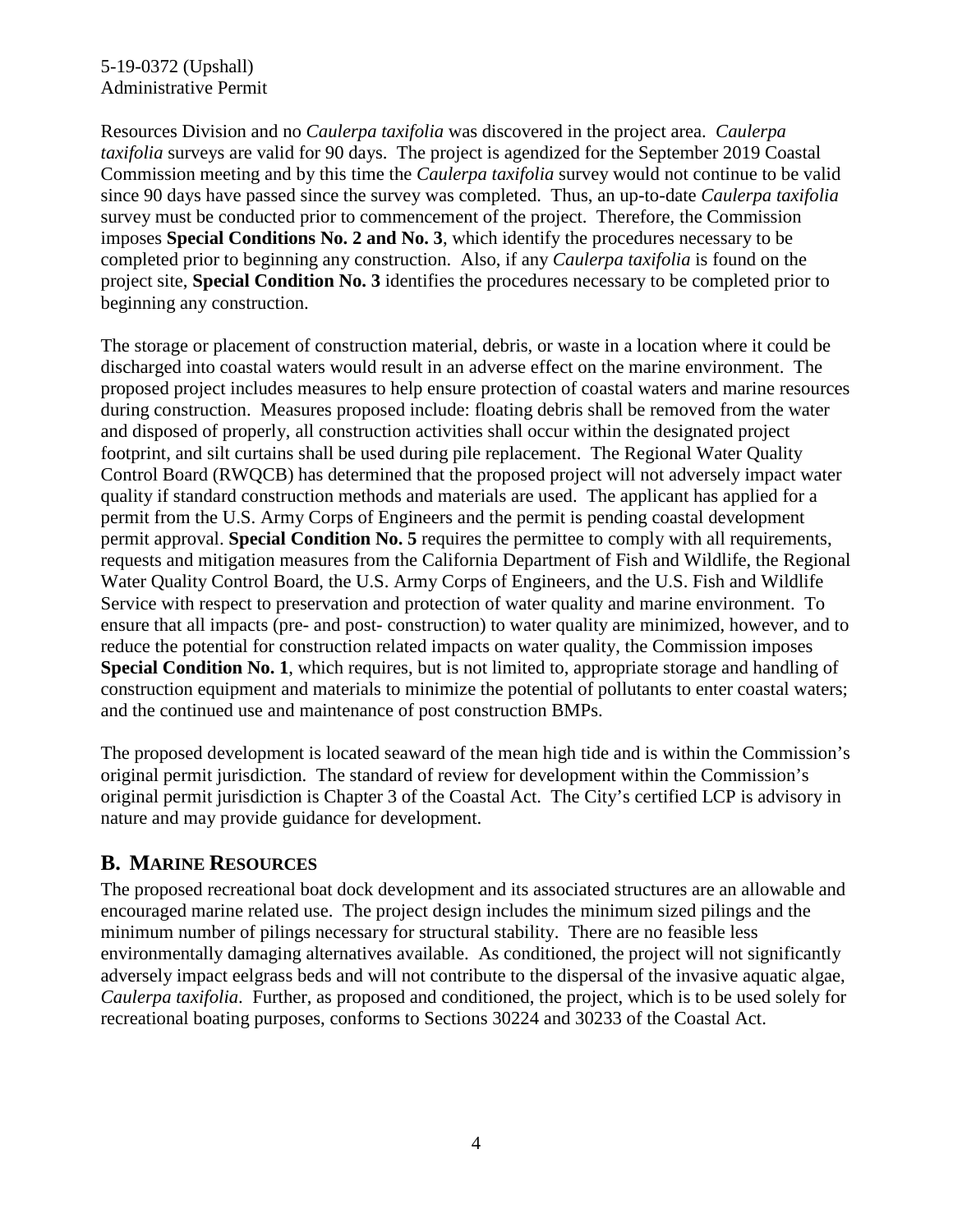# **C. WATER QUALITY**

The proposed work will be occurring on, within, or adjacent to coastal waters. The storage or placement of construction material, debris, or waste in a location where it could be discharged into coastal waters would result in an adverse effect on the marine environment. To reduce the potential for construction related impacts on water quality, the special conditions are imposed requiring, but not limited to, the appropriate storage and handling of construction equipment and materials to minimize the potential of pollutants to enter coastal waters. To reduce the potential for post-construction impacts to water quality the permit requires the continued use and maintenance of post construction BMPs. As conditioned, the development conforms to Sections 30230 and 30231 of the Coastal Act.

# **D. PUBLIC ACCESS**

The proposed development will not affect the public's ability to gain access to, and/or to make use of, the coast and nearby recreational facilities. Therefore, as proposed the development conforms with Sections 30210 through 30214, Sections 30220 through 30224, and 30252 of the Coastal Act.

# **E. LOCAL COASTAL PROGRAM (LCP)**

The City of Newport Beach LCP was effectively certified on January 13, 2017. The proposed development is located seaward of the mean high tide and is within the Commission's original permit jurisdiction. The standard of review for development within the Commission's original permit jurisdiction is Chapter 3 of the Coastal Act. The City's certified LCP is advisory in nature and may provide guidance for development. As conditioned, the proposed development is consistent with the Chapter 3 policies of the Coastal Act.

# **F. CALIFORNIA ENVIRONMENTAL QUALITY ACT (CEQA)**

As conditioned, there are no feasible alternatives or additional feasible mitigation measures available that would substantially lessen any significant adverse effect that the activity may have on the environment. Therefore, the Executive Director finds that the proposed project, as conditioned to mitigate the identified impacts, is the least environmentally damaging feasible alternative and can be found consistent with the requirements of the Coastal Act to conform to CEQA.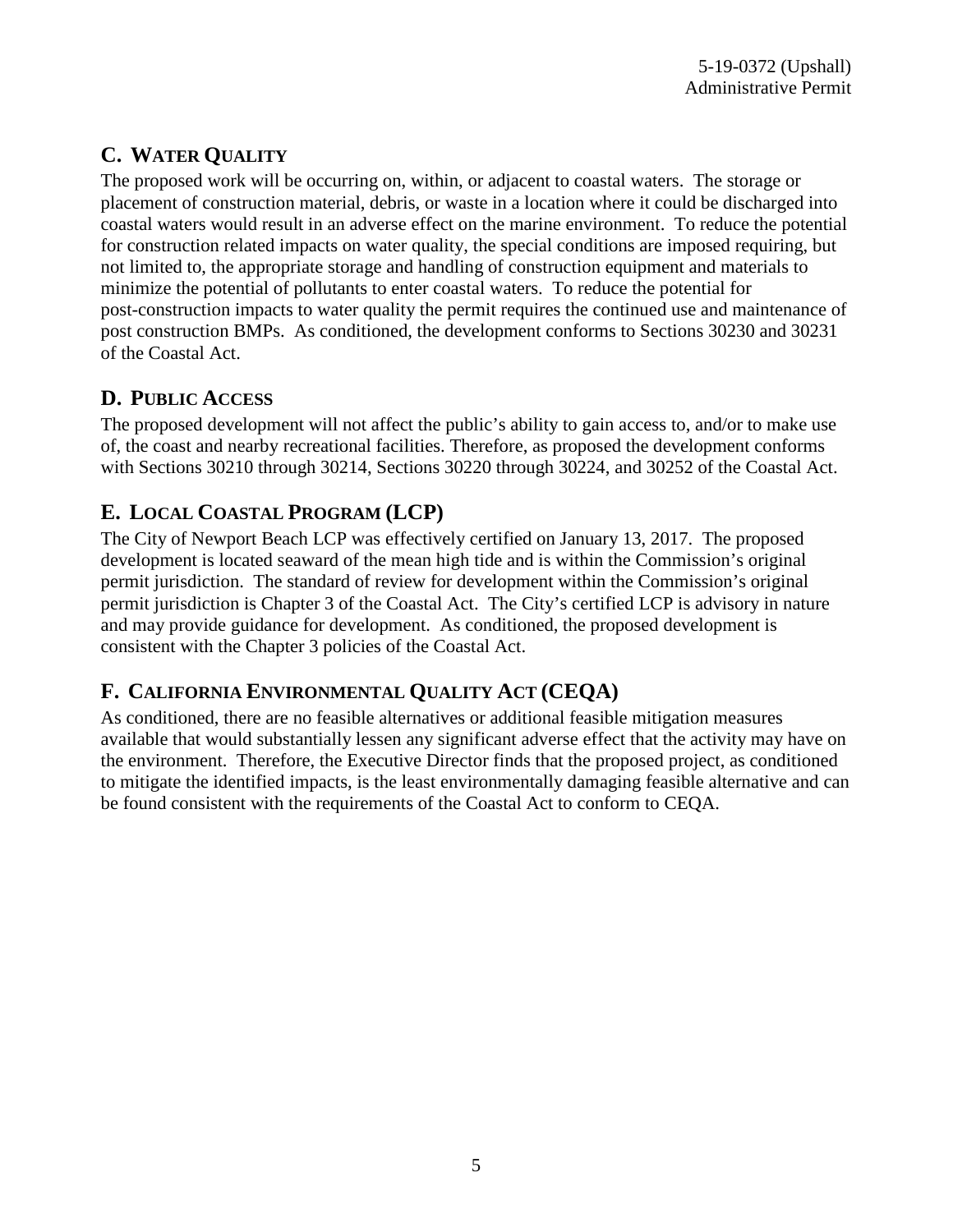## **SPECIAL CONDITIONS**

This permit is granted subject to the following special conditions:

### **1. Water Quality**

- A. Construction Responsibilities and Debris Removal
	- (1) No demolition or construction materials, equipment, debris, or waste shall be placed or stored where it may enter sensitive habitat, receiving waters or a storm drain, or be subject to wave, wind, rain or tidal erosion and dispersion;
	- (2) Any and all debris resulting from demolition or construction activities, and any remaining construction material, shall be removed from the project site within 24 hours of completion of the project;
	- (3) Demolition or construction debris and sediment shall be removed from work areas each day that demolition or construction occurs to prevent the accumulation of sediment and other debris that may be discharged into coastal waters;
	- (4) Machinery or construction materials not essential for project improvements will not be allowed at any time in the intertidal zone;
	- (5) If turbid conditions are generated during construction a silt curtain will be utilized to control turbidity;
	- (6) Floating booms will be used to contain debris discharged into coastal waters and any debris discharged will be removed as soon as possible but no later than the end of each day;
	- (7) Non buoyant debris discharged into coastal waters will be recovered by divers as soon as possible after loss;
	- (8) All trash and debris shall be disposed in the proper trash and recycling receptacles at the end of every construction day;
	- (9) The applicant shall provide adequate disposal facilities for solid waste, including excess concrete, produced during demolition or construction;
	- (10) Debris shall be disposed of at a legal disposal site or recycled at a recycling facility. If the disposal site is located in the coastal zone, a coastal development permit or an amendment to this permit shall be required before disposal can take place unless the Executive Director determines that no amendment or new permit is legally required;
	- (11) All stock piles and construction materials shall be covered, enclosed on all sides, shall be located as far away as possible from drain inlets and any waterway, and shall not be stored in contact with the soil;
	- (12) Machinery and equipment shall be maintained and washed in confined areas specifically designed to control runoff. Thinners or solvents shall not be discharged into sanitary or storm sewer systems;
	- (13) The discharge of any hazardous materials into any receiving waters shall be prohibited;
	- (14) Spill prevention and control measures shall be implemented to ensure the proper handling and storage of petroleum products and other construction materials. Measures shall include a designated fueling and vehicle maintenance area with appropriate berms and protection to prevent any spillage of gasoline or related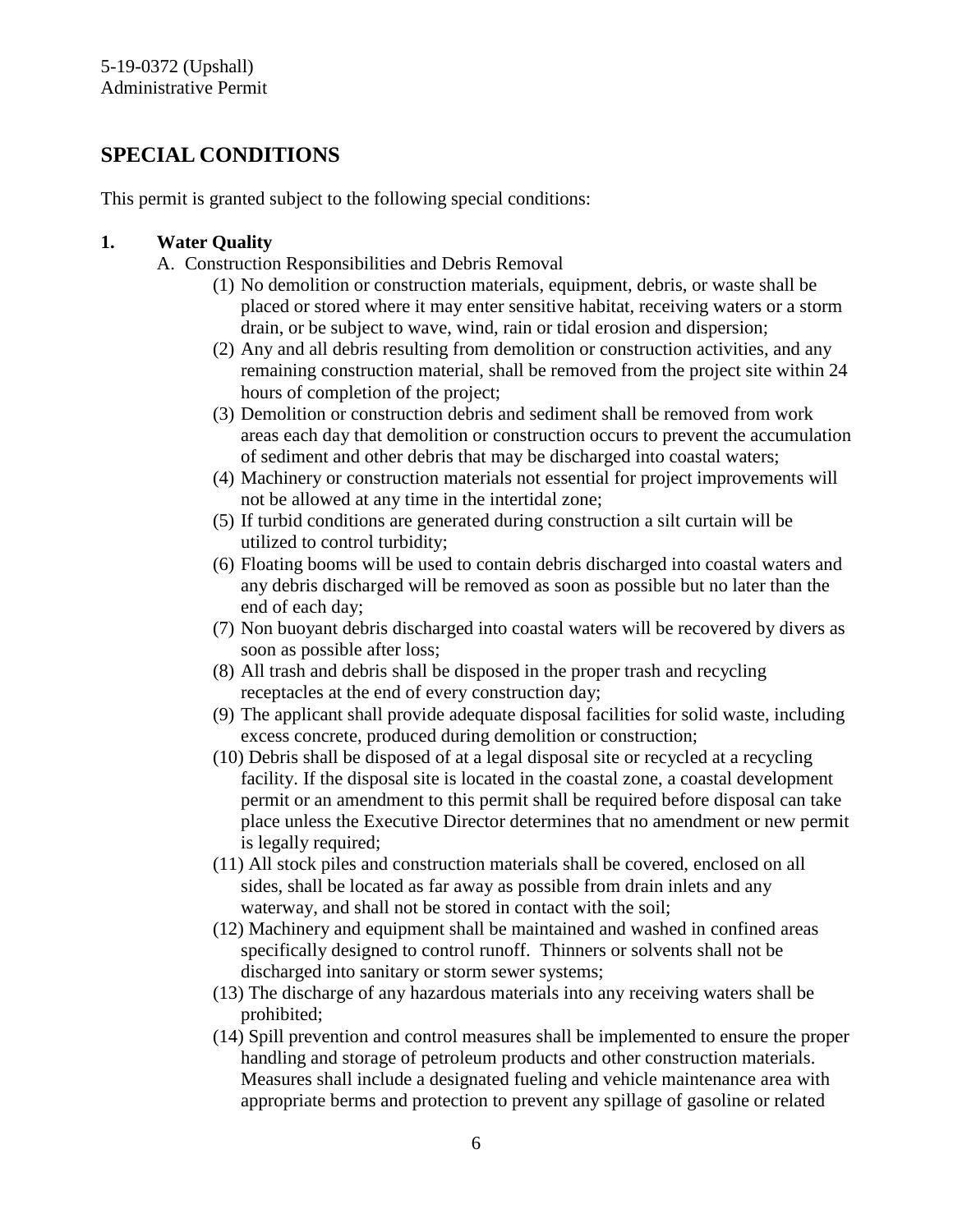petroleum products or contact with runoff. The area shall be located as far away from the receiving waters and storm drain inlets as possible;

- (15) Best Management Practices (BMPs) and Good Housekeeping Practices (GHPs) designed to prevent spillage and/or runoff of demolition or construction-related materials, and to contain sediment or contaminants associated with demolition or construction activity, shall be implemented prior to the on-set of such activity; and
- (16) All BMPs shall be maintained in a functional condition throughout the duration of construction activity.
- B. Best Management Practices Program

By acceptance of this permit the applicant agrees that the long-term water-borne berthing of boat(s) in the approved dock and/or boat slip will be managed in a manner that protects water quality pursuant to the implementation of the following BMPs.

- (1) Boat Cleaning and Maintenance Measures:
	- a. In-water top-side and bottom-side boat cleaning shall minimize the discharge of soaps, paints, and debris;
	- b. In-the-water hull scraping or any process that occurs under water that results in the removal of paint from boat hulls shall be prohibited. Only detergents and cleaning components that are designated by the manufacturer as phosphate-free and biodegradable shall be used, and the amounts used minimized; and
	- c. The applicant shall minimize the use of detergents and boat cleaning and maintenance products containing ammonia, sodium hypochlorite, chlorinated solvents, petroleum distillates or lye.
- (2) Solid and Liquid Waste Management Measures:
	- a. All trash, recyclables, and hazardous wastes or potential water contaminants, including old gasoline or gasoline with water, absorbent materials, oily rags, lead acid batteries, anti-freeze, waste diesel, kerosene and mineral spirits will be disposed of in a proper manner and will not at any time be disposed of in the water or gutter.
- (3) Petroleum Control Management Measures:
	- a. Boaters will practice preventive engine maintenance and will use oil absorbents in the bilge and under the engine to prevent oil and fuel discharges. Oil absorbent materials shall be examined at least once a year and replaced as necessary. Used oil absorbents are hazardous waste in California. Used oil absorbents must therefore be disposed in accordance with hazardous waste disposal regulations. The boaters will regularly inspect and maintain engines, seals, gaskets, lines and hoses in order to prevent oil and fuel spills. The use of soaps that can be discharged by bilge pumps is prohibited;
	- b. If the bilge needs more extensive cleaning (e.g., due to spills of engine fuels, lubricants or other liquid materials), the boaters will use a bilge pump-out facility or steam cleaning services that recover and properly dispose or recycle all contaminated liquids; and
	- c. Bilge cleaners which contain detergents or emulsifiers will not be used for bilge cleaning since they may be discharged to surface waters by the bilge pumps.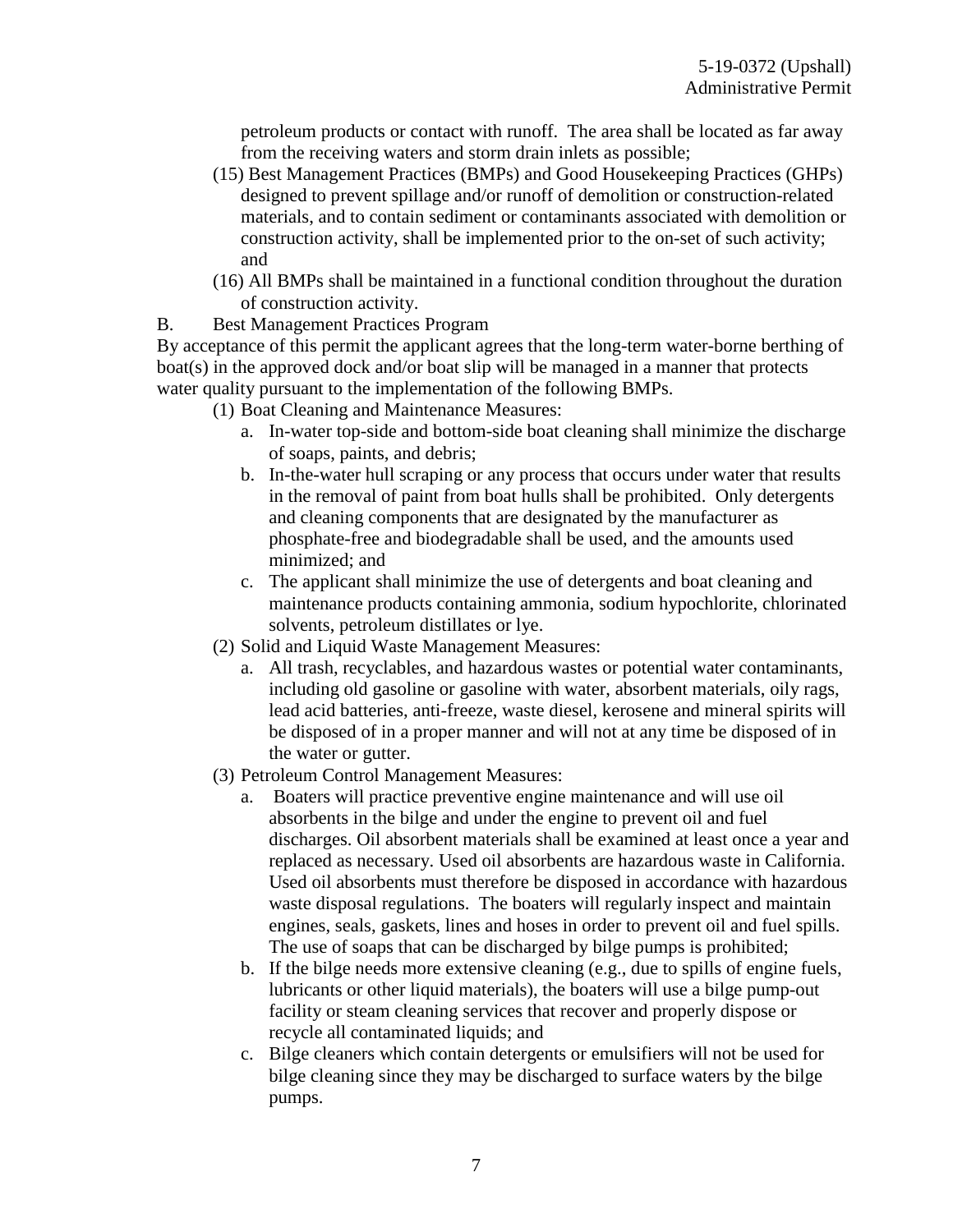#### 5-19-0372 (Upshall) Administrative Permit

**2. Pre-Construction Eelgrass Survey**. A valid pre-construction eelgrass survey (whether for *Zostera marina* or *Z. pacifica*) shall be completed for the project site and a 10m buffer area. The pre-construction survey shall be completed no more than 60 days prior to the beginning of construction and shall be valid until the next period of active growth. If any portion of the project is subsequently proposed to occur in a previously unsurveyed area, a new survey is required during the active growth period for eelgrass in that region and no more than 60 days prior to commencement of work in that area. The eelgrass survey and mapping shall be prepared in full compliance with the California Eelgrass Mitigation Policy (CEMP), and in consultation with the National Marine Fisheries Service (NMFS) and California Department of Fish and Wildlife (CDFW). If side-scan sonar methods will be used, evidence of a permit issued by the California State Lands Commission (CSLC) for such activities shall also be provided prior to the commencement of survey work. The applicant shall submit the preconstruction eelgrass surveys for review and approval by the Executive Director within five (5) business days of completion of each eelgrass survey and in any event, no later than fifteen (15) business days prior to commencement of any development. If eelgrass surveys identify any eelgrass within the project area, which may be potentially impacted by the proposed project, the Permittees are required to complete post-project eelgrass surveys consistent with the section below.

**Post-Construction Eelgrass Survey**. If any eelgrass is identified in the project site or the 10m buffer area by surveys required in subsection B of this condition (above), within 30 days of completion of construction, or within the first 30 days of the next active growth period following completion of construction that occurs outside of the active growth period, the applicant shall survey the project site and the 10m buffer area to determine if any eelgrass was adversely impacted. The survey shall be prepared in full compliance with the CEMP adopted by the NMFS (except as modified by this special condition), and in consultation with the CDFW. If side-scan sonar methods are to be used, evidence of a valid permit from CSLC must also be provided prior to the commencement of each survey period. The applicant shall submit the post-construction eelgrass survey for the review and approval of the Executive Director within thirty (30) days after completion of the survey. If any eelgrass has been adversely impacted, the applicant shall replace the impacted eelgrass at a minimum final 1.38:1 (mitigation:impact) ratio on-site, or at another location, in accordance with the CEMP. Any exceptions to the required 1.38:1 minimum final mitigation ratio found within the CEMP shall not apply. Based on past performance of eelgrass mitigation efforts, in order to achieve this minimum, the appropriate regional initial planting ratio provided in the CEMP should be used. Implementation of mitigation to ensure success in achieving the minimum final mitigation ratio (1.38:1) shall require an amendment to this permit or a new coastal development permit unless the Executive Director provides a written determination that no amendment or new permit is required.

**3. Pre-Construction** *Caulerpa Taxifolia* **Survey.** By acceptance of this permit, the applicant agrees to: not earlier than 90 days nor later than 30 days prior to commencement or re-commencement of any development authorized under this Coastal Development Permit the applicant shall undertake a survey of the project area and a buffer area at least 10 meters beyond the project area to determine the presence of the invasive alga *Caulerpa Taxifolia*. The survey shall include a visual examination of the substrate. If any portion of the project